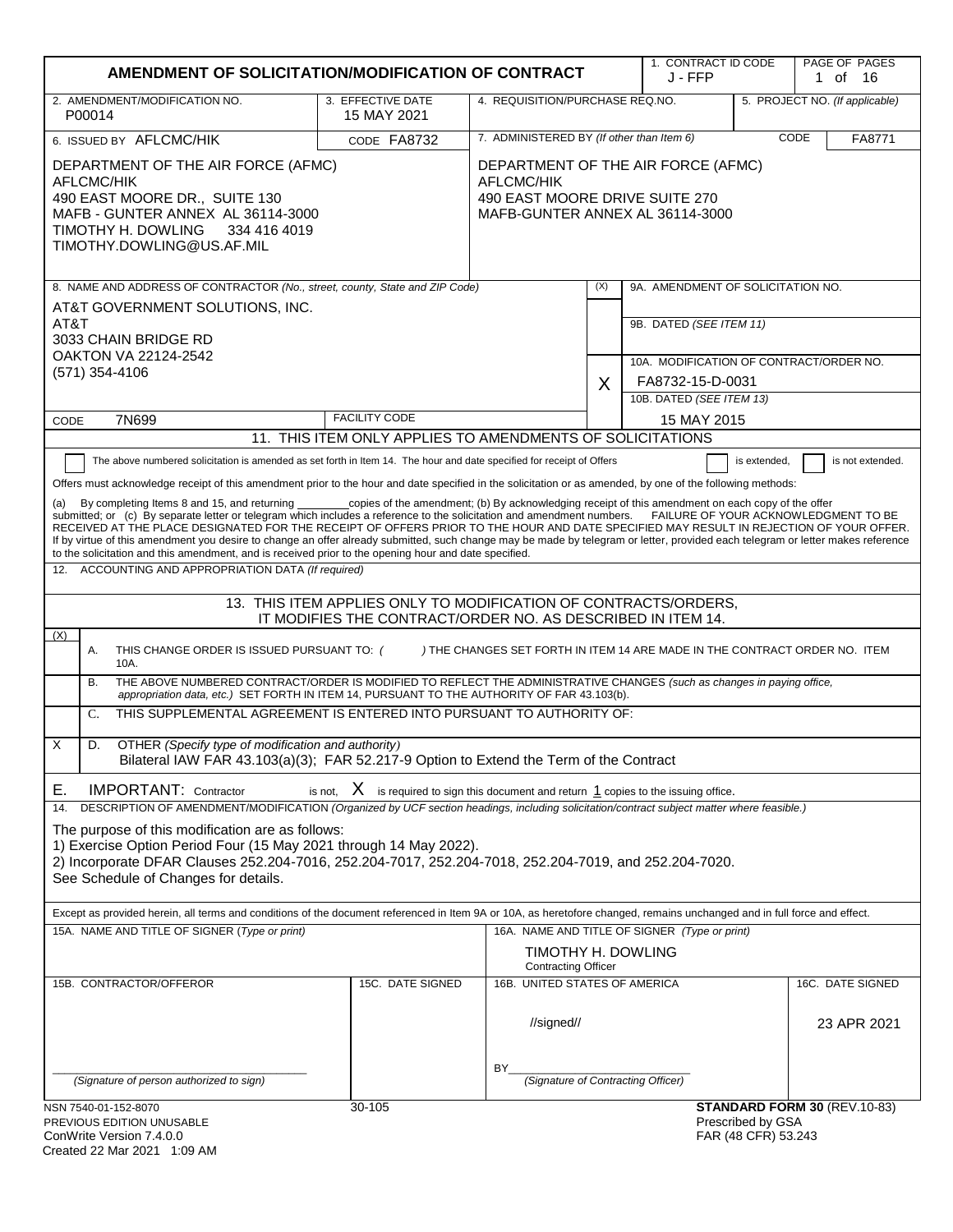- 1) The purpose of this modification is to exercise Option Period Four (15 May 2021 through 14 May 2022) of the contract in accordance with FAR 52.217-9, Option to Extend the Term of the Contract. Option Period Four of the contract is hereby exercised.
- 2) The following DFAR Clauses are incorporated as full texts:

# **252.204-7016 Covered Defense Telecommunications Equipment or Services-Representation.**

As prescribed in 204.2105 <https://www.acq.osd.mil/dpap/dars/dfars/html/current/204\_21.htm>(a), use the following provision:

# COVERED DEFENSE TELECOMMUNICATIONS EQUIPMENT OR SERVICES-REPRESENTATION (DEC 2019)

 (a) *Definitions*. As used in this provision, "covered defense telecommunications equipment or services" has the meaning provided in the clause  $252.204 - 7018$ <https://www.acq.osd.mil/dpap/dars/dfars/html/current/252204.htm>, Prohibition on the Acquisition of Covered Defense Telecommunications Equipment or Services.

 (b) *Procedures*. The Offeror shall review the list of excluded parties in the System for Award Management (SAM) (*<https://www.sam.gov/>*) for entities excluded from receiving federal awards for "covered defense telecommunications equipment or services".

 (c) *Representation*. The Offeror represents that it [ ] does, [ ] does not provide covered defense telecommunications equipment or services as a part of its offered products or services to the Government in the performance of any contract, subcontract, or other contractual instrument.

# (End of provision)

# **252.204-7017 Prohibition on the Acquisition of Covered Defense Telecommunications Equipment or Services-Representation.**

As prescribed in 204.2105

<https://www.acq.osd.mil/dpap/dars/dfars/html/current/204\_21.htm>(b), use the following provision:

# PROHIBITION ON THE ACQUISITON OF COVERED DEFENSE TELECOMMUNICATIONS EQUIPMENT OR SERVICES-REPRESENTATION (DEC 2019)

 The Offeror is not required to complete the representation in this provision if the Offeror has represented in the provision at 252.204-7016

<https://www.acq.osd.mil/dpap/dars/dfars/html/current/252204.htm>, Covered Defense Telecommunications Equipment or Services-Representation, that it "does not provide covered defense telecommunications equipment or services as a part of its offered products or services to the Government in the performance of any contract, subcontract, or other contractual instrument."

 (a) *Definitions*. "Covered defense telecommunications equipment or services," "covered mission," "critical technology," and "substantial or essential component," as used in this provision, have the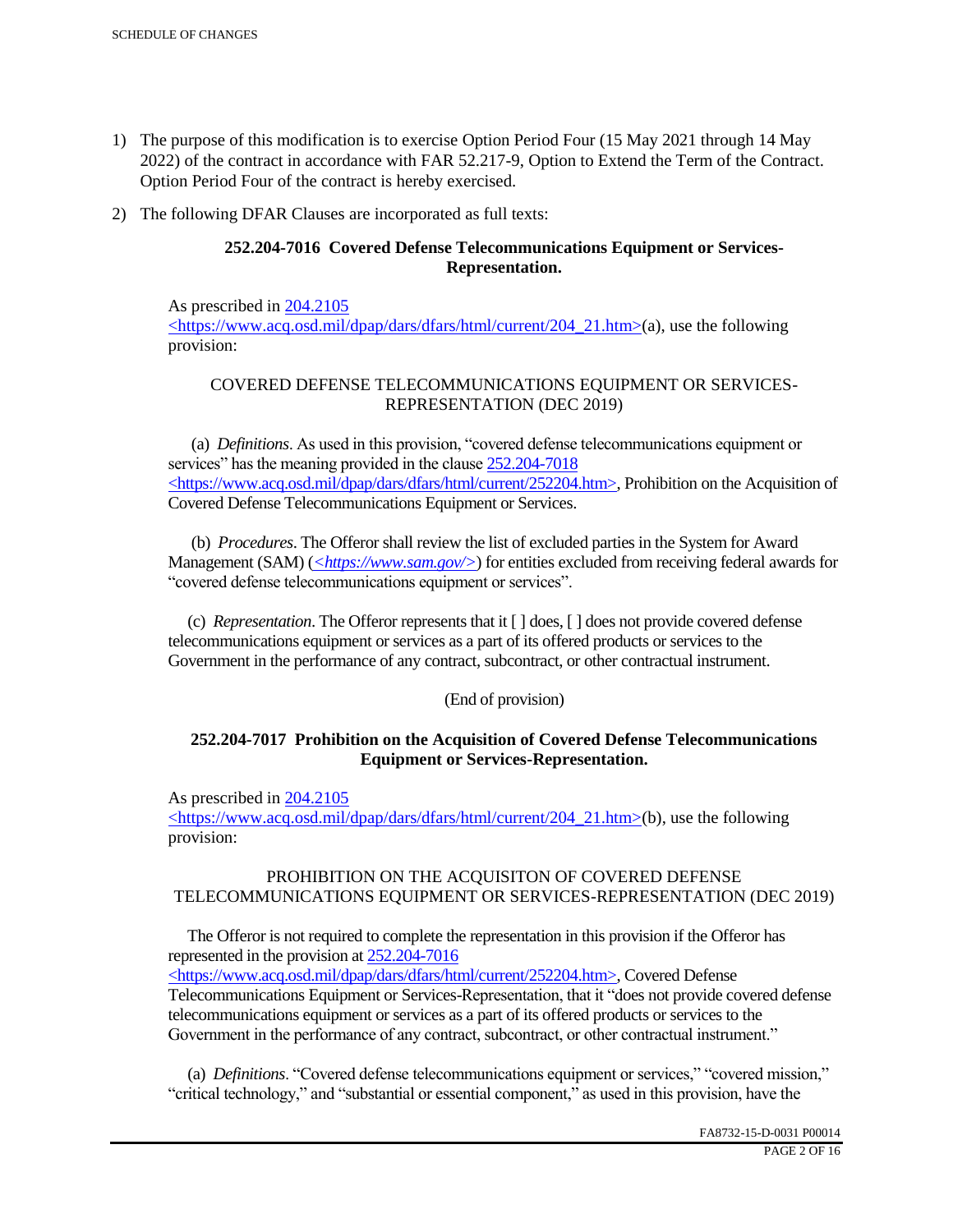meanings given in the 252.204-7018

 $\langle$ https://www.acq.osd.mil/dpap/dars/dfars/html/current/252204.htm> clause, Prohibition on the Acquisition of Covered Defense Telecommunications Equipment or Services, of this solicitation.

 (b) *Prohibition*. Section 1656 of the National Defense Authorization Act for Fiscal Year 2018 (Pub. L. 115-91) prohibits agencies from procuring or obtaining, or extending or renewing a contract to procure or obtain, any equipment, system, or service to carry out covered missions that uses covered defense telecommunications equipment or services as a substantial or essential component of any system, or as critical technology as part of any system.

 (c) *Procedures*. The Offeror shall review the list of excluded parties in the System for Award Management (SAM) at  $\leq$ https://www.sam.gov/> for entities that are excluded when providing any equipment, system, or service to carry out covered missions that uses covered defense telecommunications equipment or services as a substantial or essential component of any system, or as critical technology as part of any system, unless a waiver is granted.

 (d) *Representation*. If in its annual representations and certifications in SAM the Offeror has represented in paragraph (c) of the provision at 252.204-7016 <https://www.acq.osd.mil/dpap/dars/dfars/html/current/252204.htm>, Covered Defense Telecommunications Equipment or Services-Representation, that it "does" provide covered defense telecommunications equipment or services as a part of its offered products or services to the Government in the performance of any contract, subcontract, or other contractual instrument, then the Offeror shall complete the following additional representation:

The Offeror represents that it  $\lceil \cdot \rceil$  will  $\lceil \cdot \rceil$  will not provide covered defense telecommunications equipment or services as a part of its offered products or services to DoD in the performance of any award resulting from this solicitation.

 (e) *Disclosures*. If the Offeror has represented in paragraph (d) of this provision that it "will provide covered defense telecommunications equipment or services," the Offeror shall provide the following information as part of the offer:

 (1) A description of all covered defense telecommunications equipment and services offered (include brand or manufacturer; product, such as model number, original equipment manufacturer (OEM) number, manufacturer part number, or wholesaler number; and item description, as applicable).

 (2) An explanation of the proposed use of covered defense telecommunications equipment and services and any factors relevant to determining if such use would be permissible under the prohibition referenced in paragraph (b) of this provision.

 (3) For services, the entity providing the covered defense telecommunications services (include entity name, unique entity identifier, and Commercial and Government Entity (CAGE) code, if known).

 (4) For equipment, the entity that produced or provided the covered defense telecommunications equipment (include entity name, unique entity identifier, CAGE code, and whether the entity was the OEM or a distributor, if known).

(End of provision)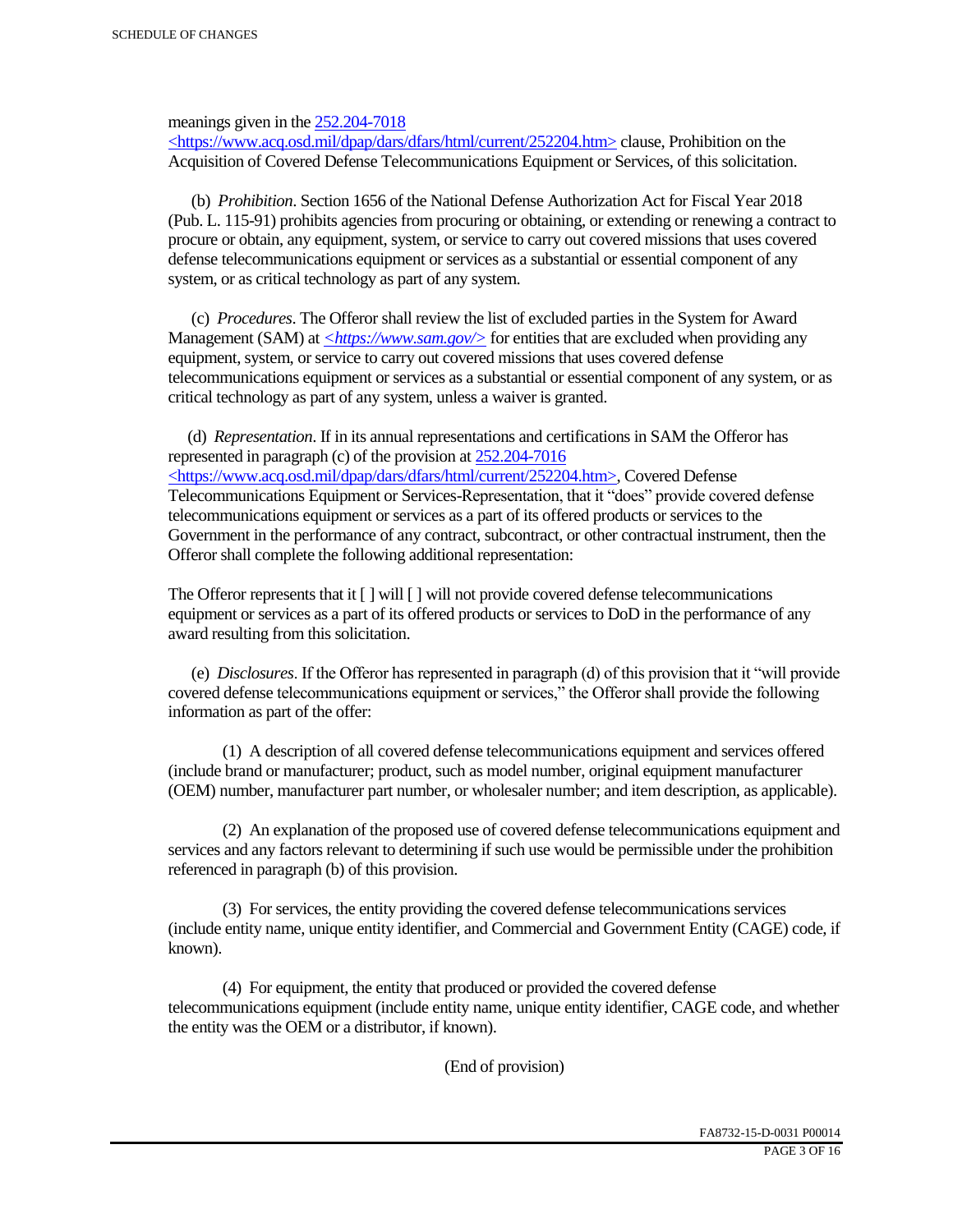# **252.204-7018 Prohibition on the Acquisition of Covered Defense Telecommunications Equipment or Services.**

As prescribed in 204.2105

 $\langle$ https://www.acq.osd.mil/dpap/dars/dfars/html/current/204\_21.htm>(c), use the following clause:

PROHIBITION ON THE ACQUISITION OF COVERED DEFENSE TELECOMMUNICATIONS EQUIPMENT OR SERVICES (JAN 2021)

(a) *Definitions*. As used in this clause-

"Covered defense telecommunications equipment or services" means-

 (1) Telecommunications equipment produced by Huawei Technologies Company or ZTE Corporation, or any subsidiary or affiliate of such entities;

(2) Telecommunications services provided by such entities or using such equipment; or

 (3) Telecommunications equipment or services produced or provided by an entity that the Secretary of Defense reasonably believes to be an entity owned or controlled by, or otherwise connected to, the government of a covered foreign country.

"Covered foreign country" means-

(1) The People's Republic of China; or

(2) The Russian Federation.

"Covered missions" means-

 (1) The nuclear deterrence mission of DoD, including with respect to nuclear command, control, and communications, integrated tactical warning and attack assessment, and continuity of Government; or

(2) The homeland defense mission of DoD, including with respect to ballistic missile defense.

"Critical technology" means-

 (1) Defense articles or defense services included on the United States Munitions List set forth in the International Traffic in Arms Regulations under subchapter M of chapter I of title 22, Code of Federal Regulations;

 (2) Items included on the Commerce Control List set forth in Supplement No. 1 to part 774 of the Export Administration Regulations under subchapter C of chapter VII of title 15, Code of Federal Regulations, and controlled-

 (i) Pursuant to multilateral regimes, including for reasons relating to national security, chemical and biological weapons proliferation, nuclear nonproliferation, or missile technology; or

(ii) For reasons relating to regional stability or surreptitious listening;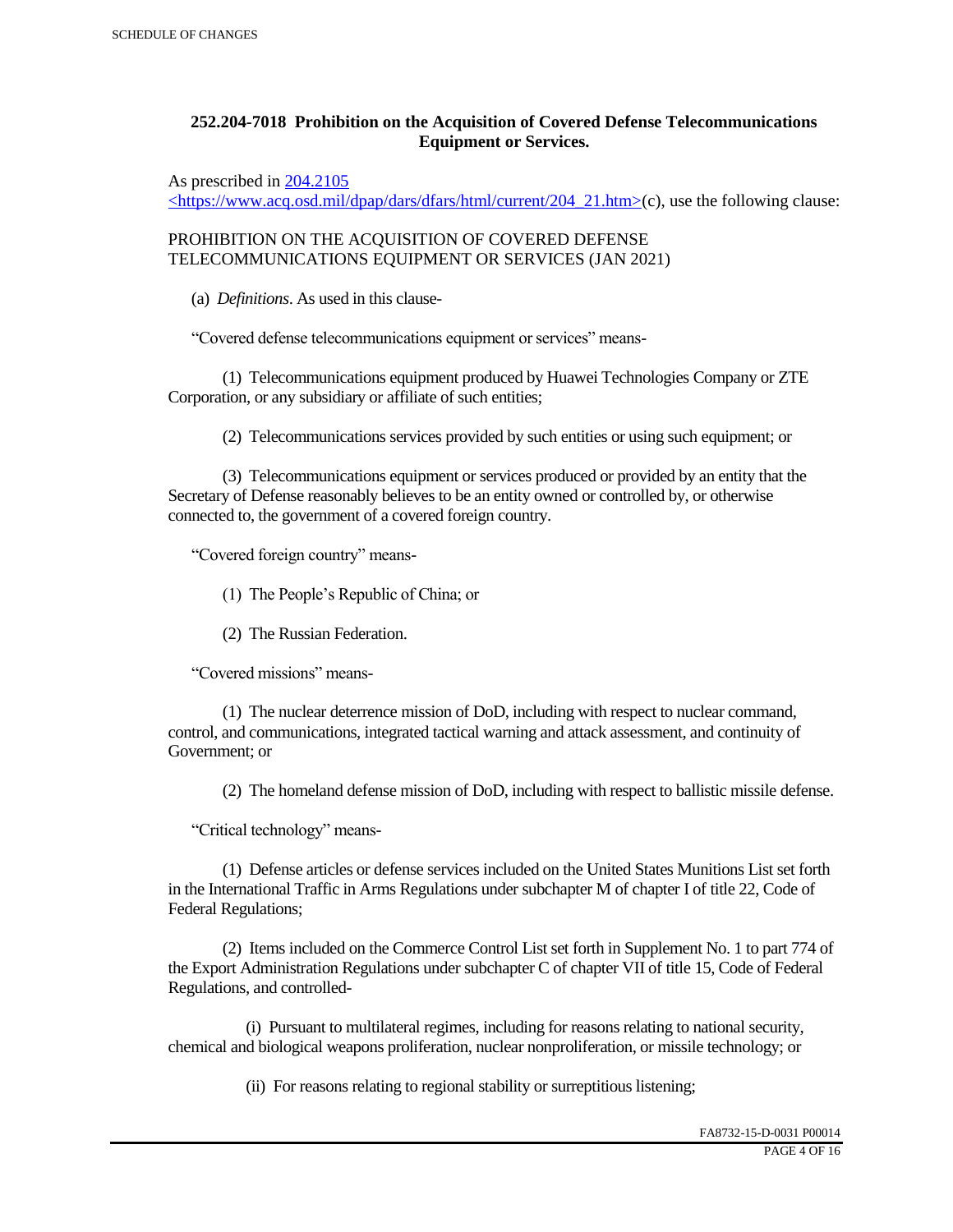(3) Specially designed and prepared nuclear equipment, parts and components, materials, software, and technology covered by part 810 of title 10, Code of Federal Regulations (relating to assistance to foreign atomic energy activities);

 (4) Nuclear facilities, equipment, and material covered by part 110 of title 10, Code of Federal Regulations (relating to export and import of nuclear equipment and material);

 (5) Select agents and toxins covered by part 331 of title 7, Code of Federal Regulations, part 121 of title 9 of such Code, or part 73 of title 42 of such Code; or

 (6) "Substantial or essential component" means any component necessary for the proper function or performance of a piece of equipment, system, or service.

"Critical technology" means-

 (b) *Prohibition*. In accordance with section 1656 of the National Defense Authorization Act for Fiscal Year 2018 (Pub. L. 115-91), the contractor shall not provide to the Government any equipment, system, or service to carry out covered missions that uses covered defense telecommunications equipment or services as a substantial or essential component of any system, or as critical technology as part of any system, unless the covered defense telecommunication equipment or services are covered by a waiver described in Defense Federal Acquisition Regulation Supplement 204.2104 <https://www.acq.osd.mil/dpap/dars/dfars/html/current/204\_21.htm>.

 (c) *Procedures*. The Contractor shall review the list of excluded parties in the System for Award Management (SAM) at  $\langle \frac{https://www.sam.gov/}{>}$  for entities that are excluded when providing any equipment, system, or service, to carry out covered missions, that uses covered defense telecommunications equipment or services as a substantial or essential component of any system, or as critical technology as part of any system, unless a waiver is granted.

(d) *Reporting*.

 (1) In the event the Contractor identifies covered defense telecommunications equipment or services used as a substantial or essential component of any system, or as critical technology as part of any system, during contract performance, the Contractor shall report at *<https://dibnet.dod.mil/>* the information in paragraph (d)(2) of this clause.

(2) The Contractor shall report the following information pursuant to paragraph  $(d)(1)$  of this clause:

 (i) Within 3 business days from the date of such identification or notification: the contract number; the order number(s), if applicable; supplier name; brand; model number (original equipment manufacturer number, manufacturer part number, or wholesaler number); item description; and any readily available information about mitigation actions undertaken or recommended.

(ii) Within 30 business days of submitting the information in paragraph  $(d)(2)(i)$  of this clause: any further available information about mitigation actions undertaken or recommended. In addition, the Contractor shall describe the efforts it undertook to prevent use or submission of a covered defense telecommunications equipment or services, and any additional efforts that will be incorporated to prevent future use or submission of covered telecommunications equipment or services.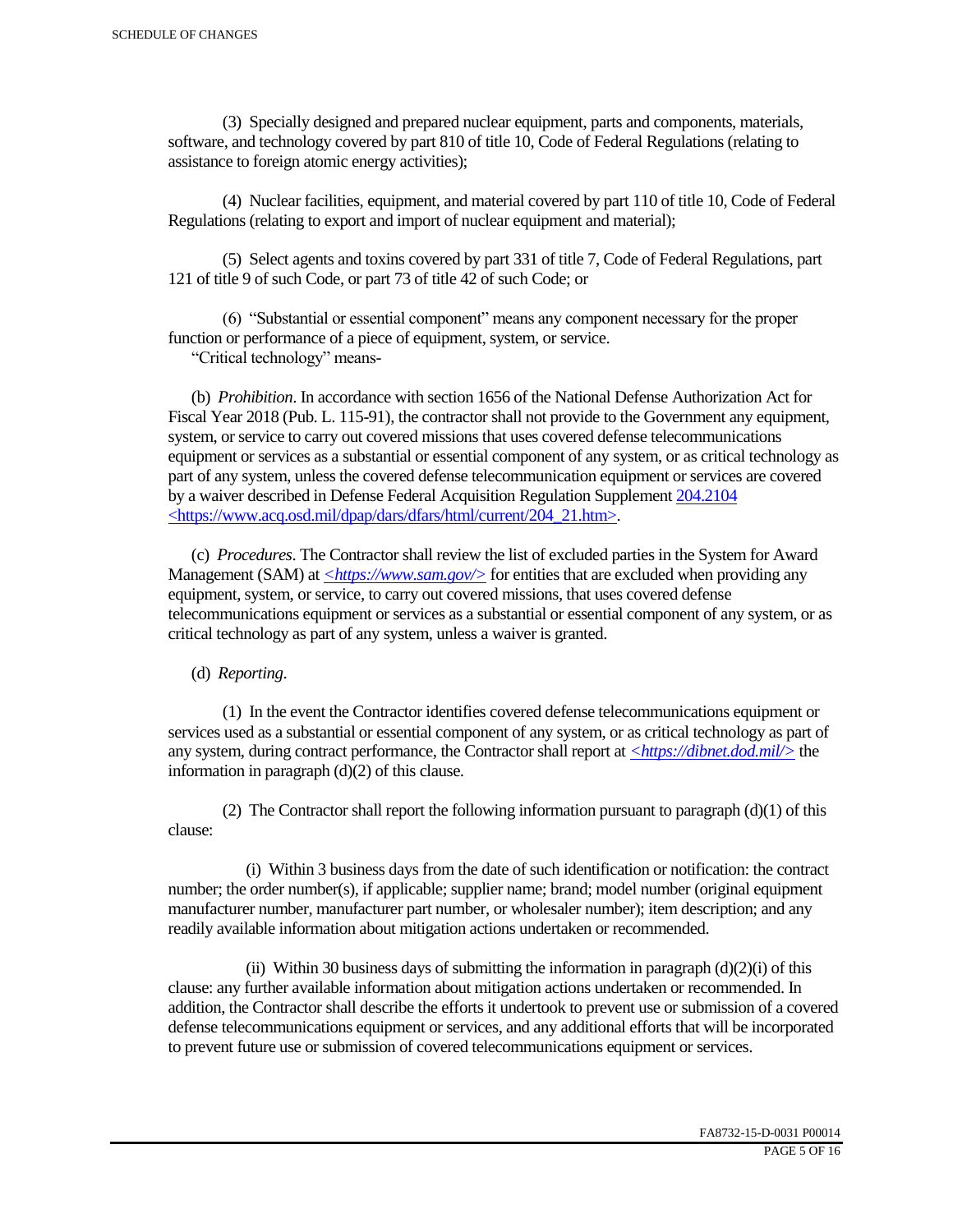(e) *Subcontracts*. The Contractor shall insert the substance of this clause, including this paragraph (e), in all subcontracts and other contractual instruments, including subcontracts for the acquisition of commercial items.

(End of clause)

#### **252.204-7019 Notice of NIST SP 800-171 DoD Assessment Requirements.**

As prescribed in 204.7304

 $\langle$ https://www.acq.osd.mil/dpap/dars/dfars/html/current/204 73.htm>(d), use the following provision:

### NOTICE OF NIST SP 800-171 DOD ASSESSMENT REQUIREMENTS (NOV 2020)

(a) *Definitions*.

 "Basic Assessment", "Medium Assessment", and "High Assessment" have the meaning given in the clause 252.204-7020 <https://www.acq.osd.mil/dpap/dars/dfars/html/current/252204.htm>, NIST SP 800-171 DoD Assessments.

 "Covered contractor information system" has the meaning given in the clause 252.204-7012 <https://www.acq.osd.mil/dpap/dars/dfars/html/current/252204.htm>, Safeguarding Covered Defense Information and Cyber Incident Reporting, of this solicitation.

 (b) *Requirement*. In order to be considered for award, if the Offeror is required to implement NIST SP 800-171, the Offeror shall have a current assessment (i.e., not more than 3 years old unless a lesser time is specified in the solicitation) (see 252.204-7020) for each covered contractor information system that is relevant to the offer, contract, task order, or delivery order. The Basic, Medium, and High NIST SP 800-171 DoD Assessments are described in the NIST SP 800-171 DoD Assessment Methodology located at

 $\langle$ https://www.acq.osd.mil/dpap/pdi/cyber/strategically\_assessing\_contractor\_implementation\_of\_NIST \_SP\_800-171.html>.

(c) *Procedures*.

 (1) The Offeror shall verify that summary level scores of a current NIST SP 800-171 DoD Assessment (i.e., not more than 3 years old unless a lesser time is specified in the solicitation) are posted in the Supplier Performance Risk System (SPRS) (<https://www.sprs.csd.disa.mil/>) for all covered contractor information systems relevant to the offer.

 (2) If the Offeror does not have summary level scores of a current NIST SP 800-171 DoD Assessment (i.e., not more than 3 years old unless a lesser time is specified in the solicitation) posted in SPRS, the Offeror may conduct and submit a Basic Assessment to webptsmh@navy.mil  $\leq$ mailto:webptsmh@navy.mil> for posting to SPRS in the format identified in paragraph (d) of this provision.

 (d) *Summary level scores*. Summary level scores for all assessments will be posted 30 days postassessment in SPRS to provide DoD Components visibility into the summary level scores of strategic assessments.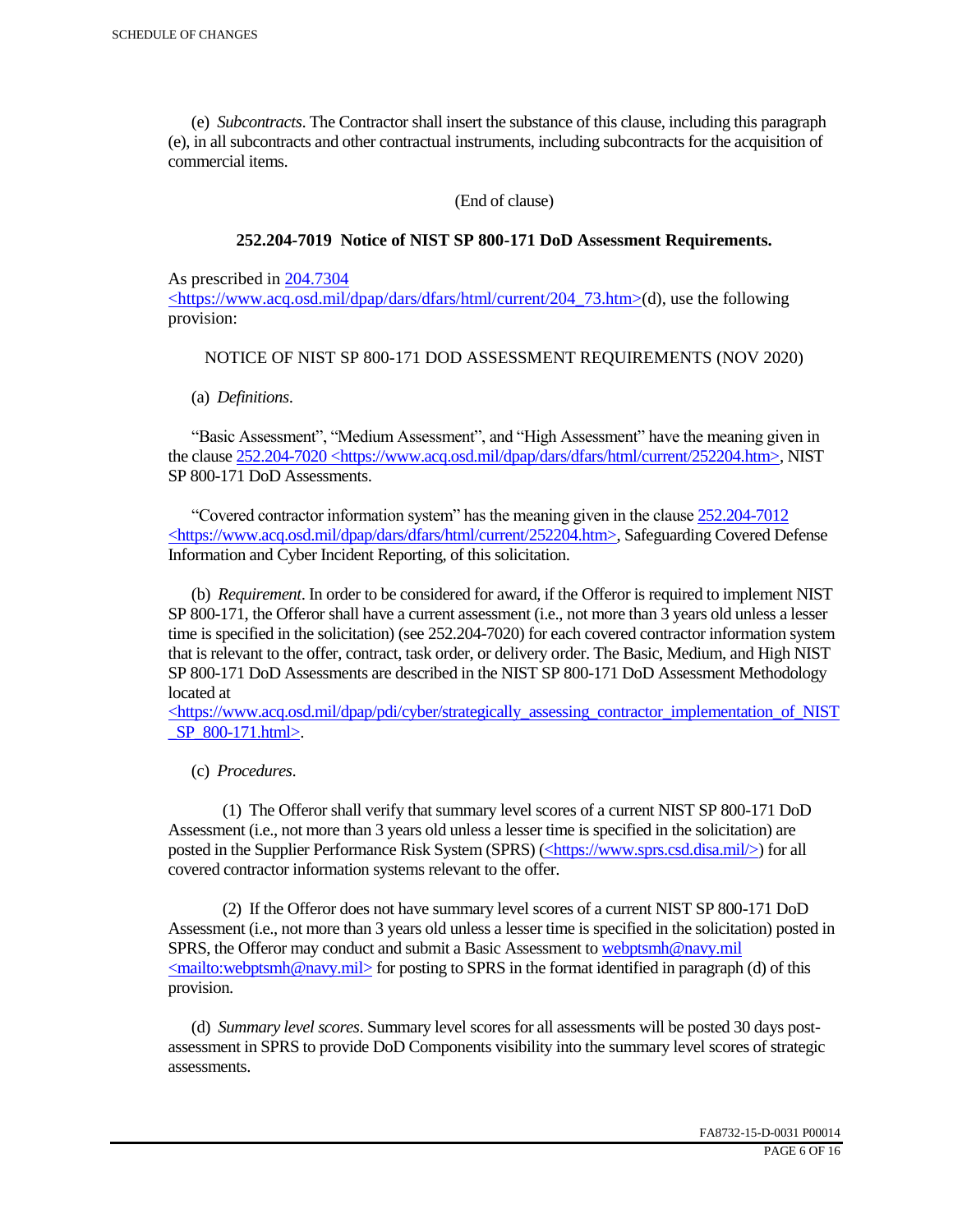(1) *Basic Assessments*. An Offeror may follow the procedures in paragraph (c)(2) of this provision for posting Basic Assessments to SPRS.

(i) The email shall include the following information:

(A) Cybersecurity standard assessed (e.g., NIST SP 800-171 Rev 1).

(B) Organization conducting the assessment (e.g., Contractor self-assessment).

 (C) For each system security plan (security requirement 3.12.4) supporting the performance of a DoD contract-

(*1*) All industry Commercial and Government Entity (CAGE) code(s) associated with the information system(s) addressed by the system security plan; and

(*2*) A brief description of the system security plan architecture, if more than one plan exists.

(D) Date the assessment was completed.

 (E) Summary level score (e.g., 95 out of 110, NOT the individual value for each requirement).

 (F) Date that all requirements are expected to be implemented (i.e., a score of 110 is expected to be achieved) based on information gathered from associated plan(s) of action developed in accordance with NIST SP 800-171.

 (ii) If multiple system security plans are addressed in the email described at paragraph  $(d)(1)(i)$  of this section, the Offeror shall use the following format for the report:

| <b>System Security CAGE Codes</b> |                               | <b>Brief</b> description | Date of    | <b>Total Score</b> | Date score of |
|-----------------------------------|-------------------------------|--------------------------|------------|--------------------|---------------|
| Plan                              | supported by this of the plan |                          | assessment |                    | $110$ will    |
|                                   | plan                          | architecture             |            |                    | achieved      |
|                                   |                               |                          |            |                    |               |
|                                   |                               |                          |            |                    |               |
|                                   |                               |                          |            |                    |               |

1)

 (2) *Medium and High Assessments*. DoD will post the following Medium and/or High Assessment summary level scores to SPRS for each system assessed:

(i) The standard assessed (e.g., NIST SP 800-171 Rev 1).

 (ii) Organization conducting the assessment, e.g., DCMA, or a specific organization (identified by Department of Defense Activity Address Code (DoDAAC)).

 (iii) All industry CAGE code(s) associated with the information system(s) addressed by the system security plan.

 (iv) A brief description of the system security plan architecture, if more than one system security plan exists.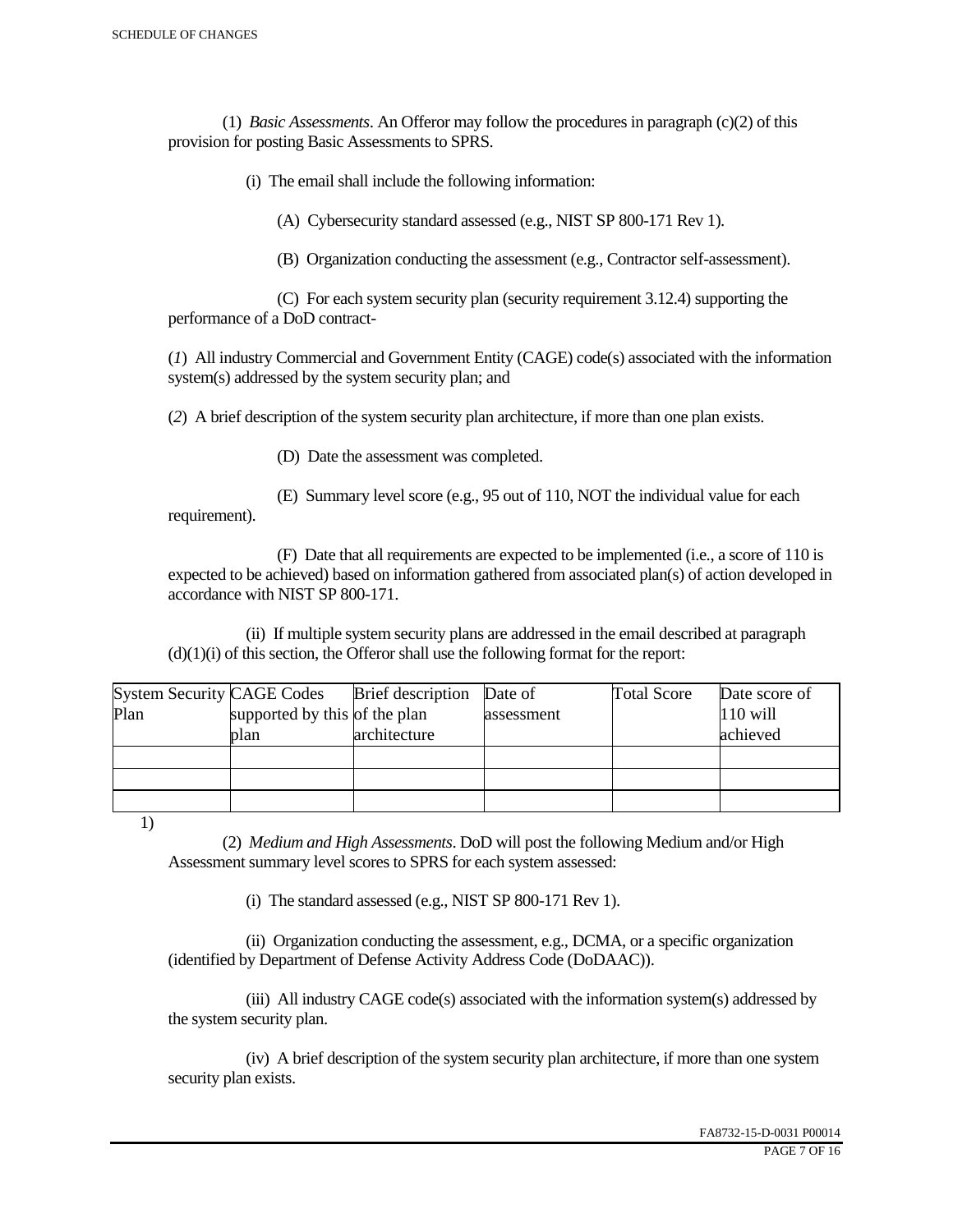(v) Date and level of the assessment, i.e., medium or high.

 (vi) Summary level score (e.g., 105 out of 110, not the individual value assigned for each requirement).

 (vii) Date that all requirements are expected to be implemented (i.e., a score of 110 is expected to be achieved) based on information gathered from associated plan(s) of action developed in accordance with NIST SP 800-171.

(3) *Accessibility*.

 (i) Assessment summary level scores posted in SPRS are available to DoD personnel, and are protected, in accordance with the standards set forth in DoD Instruction 5000.79, Defense-wide Sharing and Use of Supplier and Product Performance Information (PI).

 (ii) Authorized representatives of the Offeror for which the assessment was conducted may access SPRS to view their own summary level scores, in accordance with the SPRS Software User's Guide for Awardees/Contractors available at <https://www.sprs.csd.disa.mil/pdf/SPRS\_Awardee.pdf>.

 (iii) A High NIST SP 800-171 DoD Assessment may result in documentation in addition to that listed in this section. DoD will retain and protect any such documentation as "Controlled Unclassified Information (CUI)" and intended for internal DoD use only. The information will be protected against unauthorized use and release, including through the exercise of applicable exemptions under the Freedom of Information Act (e.g., Exemption 4 covers trade secrets and commercial or financial information obtained from a contractor that is privileged or confidential).

(End of provision)

# **252.204-7020 NIST SP 800-171 DoD Assessment Requirements.**

As prescribed in 204.7304 <https://www.acq.osd.mil/dpap/dars/dfars/html/current/204\_73.htm>(e), use the following clause:

# NIST SP 800-171 DOD ASSESSMENT REQUIREMENTS (NOV 2020)

(a) *Definitions*.

 "Basic Assessment" means a contractor's self-assessment of the contractor's implementation of NIST SP 800-171 that-

 (1) Is based on the Contractor's review of their system security plan(s) associated with covered contractor information system(s);

(2) Is conducted in accordance with the NIST SP 800-171 DoD Assessment Methodology; and

 (3) Results in a confidence level of "Low" in the resulting score, because it is a self-generated score.

 "Covered contractor information system" has the meaning given in the clause 252.204-7012 <https://www.acq.osd.mil/dpap/dars/dfars/html/current/2525204.htm>, Safeguarding Covered Defense Information and Cyber Incident Reporting, of this contract.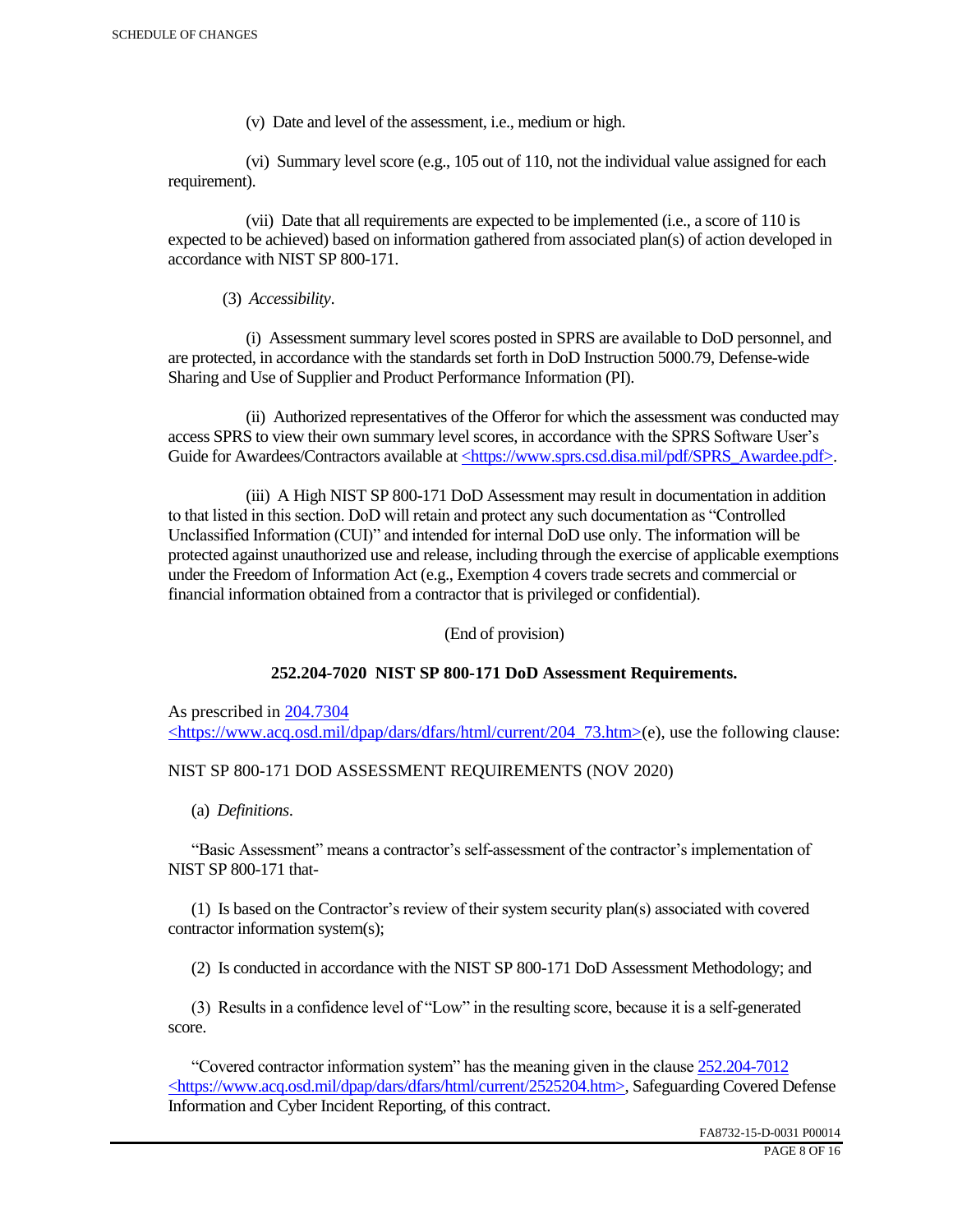"High Assessment" means an assessment that is conducted by Government personnel using NIST SP 800-171A, Assessing Security Requirements for Controlled Unclassified Information that-

(1) Consists of-

(i) A review of a contractor's Basic Assessment;

(ii) A thorough document review;

 (iii) Verification, examination, and demonstration of a Contractor's system security plan to validate that NIST SP 800-171 security requirements have been implemented as described in the contractor's system security plan; and

 (iv) Discussions with the contractor to obtain additional information or clarification, as needed; and

(2) Results in a confidence level of "High" in the resulting score.

"Medium Assessment" means an assessment conducted by the Government that-

(1) Consists of-

(i) A review of a contractor's Basic Assessment;

(ii) A thorough document review; and

 (iii) Discussions with the contractor to obtain additional information or clarification, as needed; and

(2) Results in a confidence level of "Medium" in the resulting score.

 (b) *Applicability*. This clause applies to covered contractor information systems that are required to comply with the National Institute of Standards and Technology (NIST) Special Publication (SP) 800- 171, in accordance with Defense Federal Acquisition Regulation System (DFARS) clause at 252.204- 7012 <https://www.acq.osd.mil/dpap/dars/dfars/html/current/252204.htm>, Safeguarding Covered Defense Information and Cyber Incident Reporting, of this contract.

 (c) *Requirements*. The Contractor shall provide access to its facilities, systems, and personnel necessary for the Government to conduct a Medium or High NIST SP 800-171 DoD Assessment, as described in NIST SP 800-171 DoD Assessment Methodology at https://www.acq.osd.mil/dpap/pdi/cyber/strategically\_assessing\_contractor\_implementation\_of\_NIST\_ SP\_800-171.html <https://www.acq.osd.mil/dpap/dars/dfars/html/current/dpap/pdi/cyber/strategically\_assessing\_contract

or implementation of NIST SP 800-171.html>, if necessary.

 (d) *Procedures*. Summary level scores for all assessments will be posted in the Supplier Performance Risk System (SPRS) (<https://www.sprs.csd.disa.mil/>) to provide DoD Components visibility into the summary level scores of strategic assessments.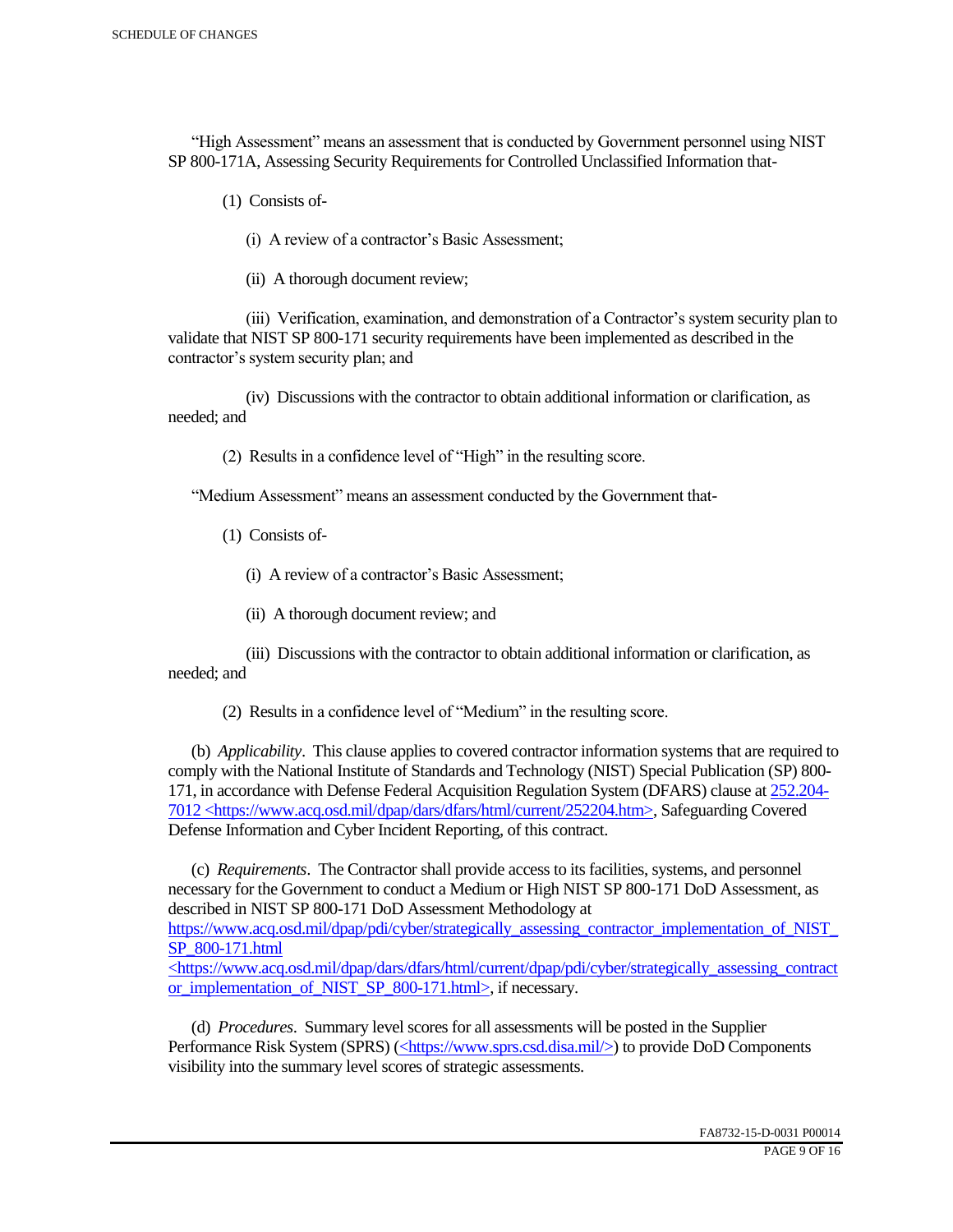(1) *Basic Assessments*. A contractor may submit, via encrypted email, summary level scores of Basic Assessments conducted in accordance with the NIST SP 800-171 DoD Assessment Methodology to webptsmh@navy.mil for posting to SPRS.

(i) The email shall include the following information:

(A) Version of NIST SP 800-171 against which the assessment was conducted.

(B) Organization conducting the assessment (e.g., Contractor self-assessment).

 (C) For each system security plan (security requirement 3.12.4) supporting the performance of a DoD contract-

(*1*) All industry Commercial and Government Entity (CAGE) code(s) associated with the information system(s) addressed by the system security plan; and

(*2*) A brief description of the system security plan architecture, if more than one plan exists.

(D) Date the assessment was completed

requirement).

(E) Summary level score (e.g., 95 out of 110, NOT the individual value for each

 (F) Date that all requirements are expected to be implemented (i.e., a score of 110 is expected to be achieved) based on information gathered from associated plan(s) of action developed in accordance with NIST SP 800-171.

 (ii) If multiple system security plans are addressed in the email described at paragraph (b)(1)(i) of this section, the Contractor shall use the following format for the report:

| <b>System Security CAGE Codes</b> |                               | <b>Brief</b> description | Date of    | <b>Total Score</b> | Date score of |
|-----------------------------------|-------------------------------|--------------------------|------------|--------------------|---------------|
| Plan                              | supported by this of the plan |                          | assessment |                    | $110$ will    |
|                                   | plan                          | architecture             |            |                    | achieved      |
|                                   |                               |                          |            |                    |               |
|                                   |                               |                          |            |                    |               |
|                                   |                               |                          |            |                    |               |

 (1) *Medium and High Assessments*. DoD will post the following Medium and/or High Assessment summary level scores to SPRS for each system security plan assessed:

(i) The standard assessed (e.g., NIST SP 800-171 Rev 1).

 (ii) Organization conducting the assessment, e.g., DCMA, or a specific organization (identified by Department of Defense Activity Address Code (DoDAAC)).

 (iii) All industry CAGE code(s) associated with the information system(s) addressed by the system security plan.

 (iv) A brief description of the system security plan architecture, if more than one system security plan exists.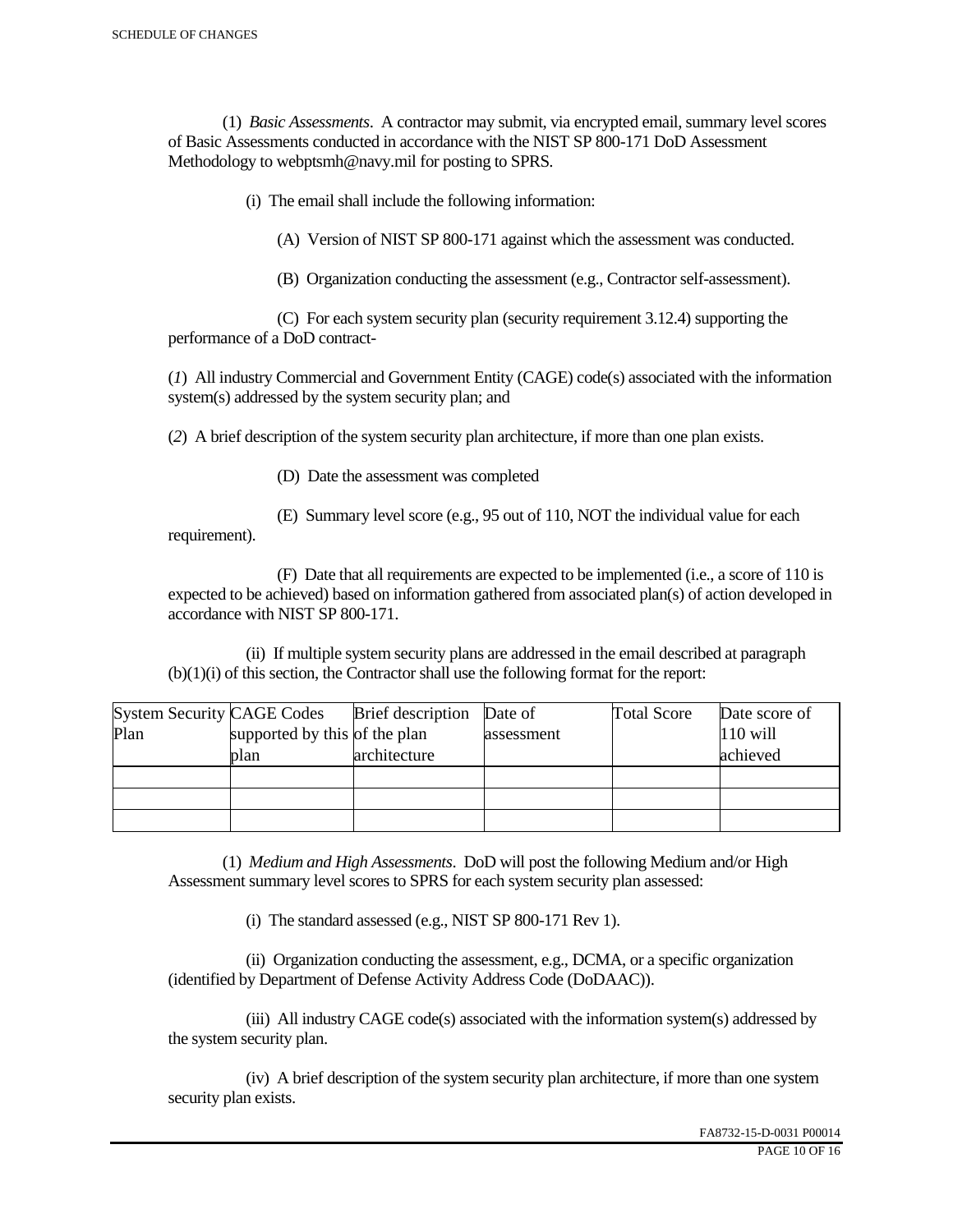(v) Date and level of the assessment, i.e., medium or high.

 (vi) Summary level score (e.g., 105 out of 110, not the individual value assigned for each requirement).

 (vii) Date that all requirements are expected to be implemented (i.e., a score of 110 is expected to be achieved) based on information gathered from associated plan(s) of action developed in accordance with NIST SP 800-171.

(e) *Rebuttals*.

 (1) DoD will provide Medium and High Assessment summary level scores to the Contractor and offer the opportunity for rebuttal and adjudication of assessment summary level scores prior to posting the summary level scores to SPRS (see SPRS User's Guide <https://www.sprs.csd.disa.mil/pdf/SPRS\_Awardee.pdf>).

 (2) Upon completion of each assessment, the contractor has 14 business days to provide additional information to demonstrate that they meet any security requirements not observed by the assessment team or to rebut the findings that may be of question.

# (f) *Accessibility*.

 (1) Assessment summary level scores posted in SPRS are available to DoD personnel, and are protected, in accordance with the standards set forth in DoD Instruction 5000.79, Defense-wide Sharing and Use of Supplier and Product Performance Information (PI).

 (2) Authorized representatives of the Contractor for which the assessment was conducted may access SPRS to view their own summary level scores, in accordance with the SPRS Software User's Guide for Awardees/Contractors available at <https://www.sprs.csd.disa.mil/pdf/SPRS\_Awardee.pdf>.

 (3) A High NIST SP 800-171 DoD Assessment may result in documentation in addition to that listed in this clause. DoD will retain and protect any such documentation as "Controlled Unclassified Information (CUI)" and intended for internal DoD use only. The information will be protected against unauthorized use and release, including through the exercise of applicable exemptions under the Freedom of Information Act (e.g., Exemption 4 covers trade secrets and commercial or financial information obtained from a contractor that is privileged or confidential).

# (g) *Subcontracts*.

(1) The Contractor shall insert the substance of this clause, including this paragraph  $(g)$ , in all subcontracts and other contractual instruments, including subcontracts for the acquisition of commercial items (excluding COTS items).

 (2) The Contractor shall not award a subcontract or other contractual instrument, that is subject to the implementation of NIST SP 800-171 security requirements, in accordance with DFARS clause 252.204-7012 of this contract, unless the subcontractor has completed, within the last 3 years, at least a Basic NIST SP 800-171 DoD Assessment, as described in

 $\langle$ https://www.acq.osd.mil/dpap/pdi/cyber/strategically\_assessing\_contractor\_implementation\_of\_NIST SP\_800-171.html>, for all covered contractor information systems relevant to its offer that are not part of an information technology service or system operated on behalf of the Government.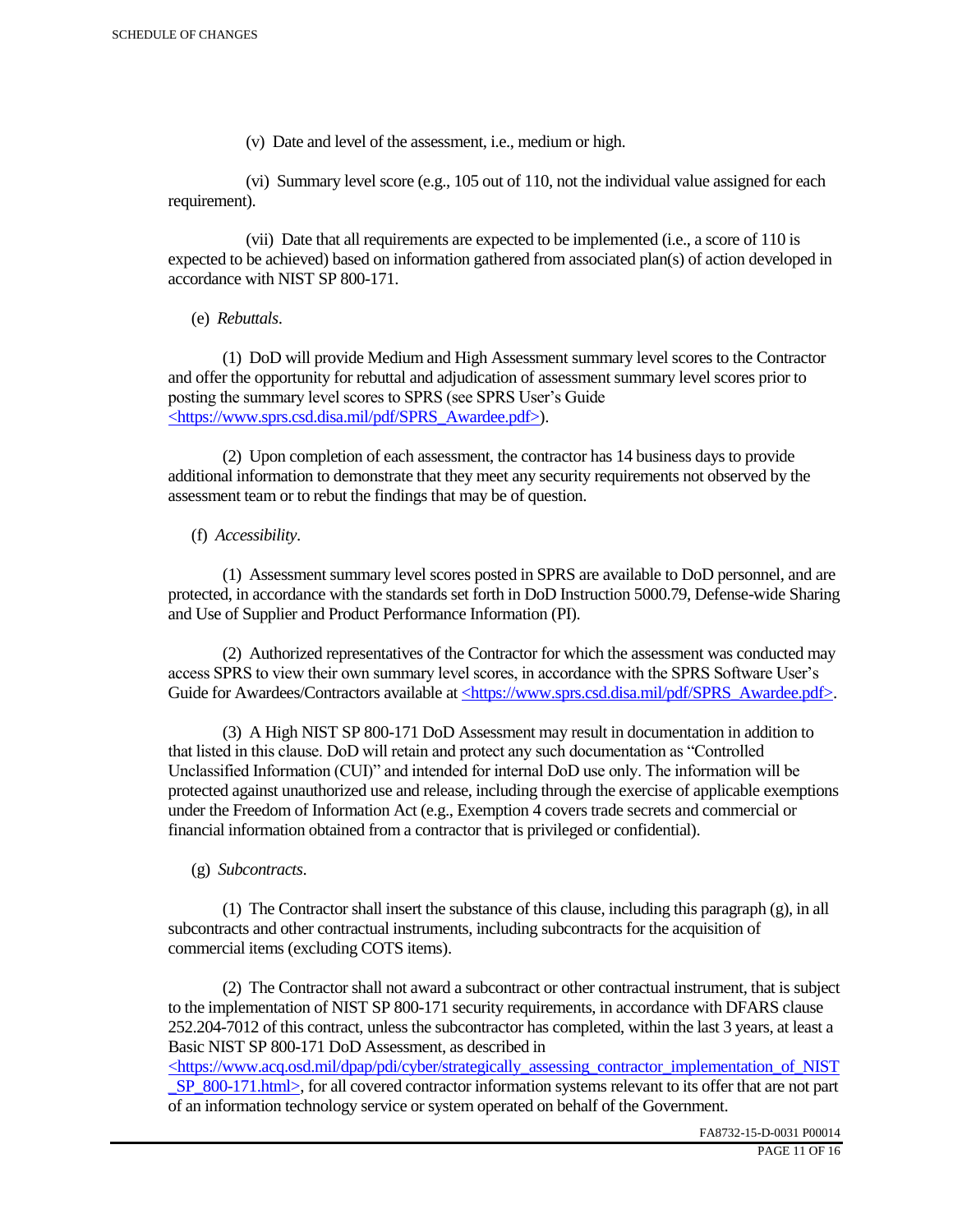(3) If a subcontractor does not have summary level scores of a current NIST SP 800-171 DoD Assessment (i.e., not more than 3 years old unless a lesser time is specified in the solicitation) posted in SPRS, the subcontractor may conduct and submit a Basic Assessment, in accordance with the NIST SP 800-171 DoD Assessment Methodology, to webptsmh@navy.mil <mailto:webptsmh@navy.mil> for posting to SPRS along with the information required by paragraph (d) of this clause.

#### (End of clause)

All other terms and conditions remain unchanged.

|             |                      | Jtv.       | Unit Price l      |
|-------------|----------------------|------------|-------------------|
| <b>ITEM</b> | SUPPLIES OR SERVICES | Purch Unit | Total Item Amount |

### **For OPTION PERIOD 4**

**4100** CLIN Establish PSC: D316<br>Contract type: J - FII *Start Date:* ASREQ **Completion Date:** *Descriptive Data:* 

**Noun: NETWORK CENTRIC SOLUTIONS** *Contract type:* J - FIRM FIXED PRICE

- A. The contractor shall provide a wide range of solutions to complete the requirements IAW the PWS of the basic contract (Section J, Atch 1) and as cited in each individual task order.
- B. The Products proposed to make up these solutions shall be priced under CLIN 4600 on a cost reimbursable basis.
- C. ODCs and travel shall be priced separately under CLIN(s) 4600 and 4700.
- D. Contract type shall be Firm-Fixed Price (FFP), Fixed-Price Incentive (Firm Target/Successive Target) or Fixed Price Award Fee (FPAF).

 Incentive: To be proposed Award Fee: To be proposed

- E. Ordering Period: Effective date of option period through one (1) year.
- F. Period of Performance: To be cited in each individual task order.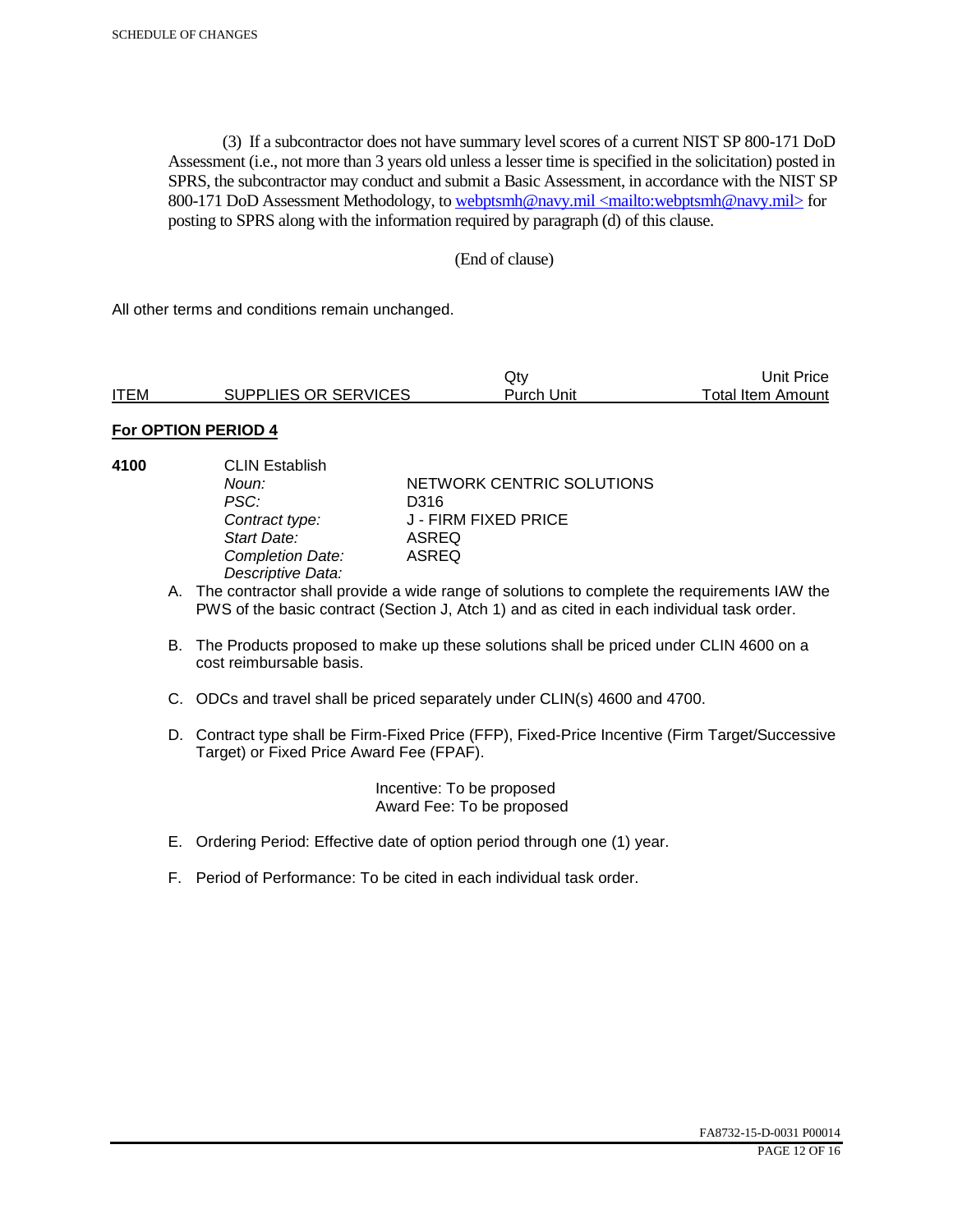|             |                      | Qtv        | Unit Price        |
|-------------|----------------------|------------|-------------------|
| <b>ITEM</b> | SUPPLIES OR SERVICES | Purch Unit | Total Item Amount |

| 4200 | <b>CLIN Establish</b> |                           |  |
|------|-----------------------|---------------------------|--|
|      | Noun:                 | NETWORK CENTRIC SOLUTIONS |  |
|      | PSC:                  | D316                      |  |
|      | Contract type:        | J - FIRM FIXED PRICE      |  |
|      | Start Date:           | ASREQ                     |  |
|      | Completion Date:      | ASREQ                     |  |
|      | Descriptive Data:     |                           |  |
|      |                       |                           |  |

- A. The contractor shall provide a wide range of solutions to complete the requirements IAW the PWS of the basic contract (Section J, Atch 1) and as cited in each individual task order.
- B. The Products proposed to make up these solutions shall be priced under CLIN 4600 on a cost reimbursable basis.
- C. ODCs and travel shall be priced separately under CLIN(s) 4600 and 4700.
- D. Contract type shall be Cost-Plus Fixed Fee (CPFF), Cost-Plus-Incentive Fee (CPIF), or Cost-Plus Award Fee (CPAF.)

Fixed-Fee: To be proposed Incentive Fee: To be proposed Award Fee: To be proposed

- E. Ordering Period: Effective date of option period through one (1) year.
- F. Period of Performance: To be cited in each individual task order.

#### **For OPTION PERIOD 4**

**4300** CLIN Establish

*PSC:* D316 *Start Date:* ASREQ *Completion Date:* ASREQ *Descriptive Data:* 

**Noun: NETWORK CENTRIC SERVICES** *Contract type:* J - FIRM FIXED PRICE

- A. The contractor shall provide labor hours IAW the PWS (Section J, Atch 1) of the basic contract and as cited in each individual task order. The contractor shall provide labor categories and rates IAW Section J, Atch 5, and as cited in each individual task order.
- B. Contract type shall be Labor Hour.
- C. ODCs and travel shall be priced separately under CLIN(s) 4600 and 4700.
- D. Ordering Period: Effective date of option period through one (1) year.
- E. Period of Performance: To be cited in each individual task order.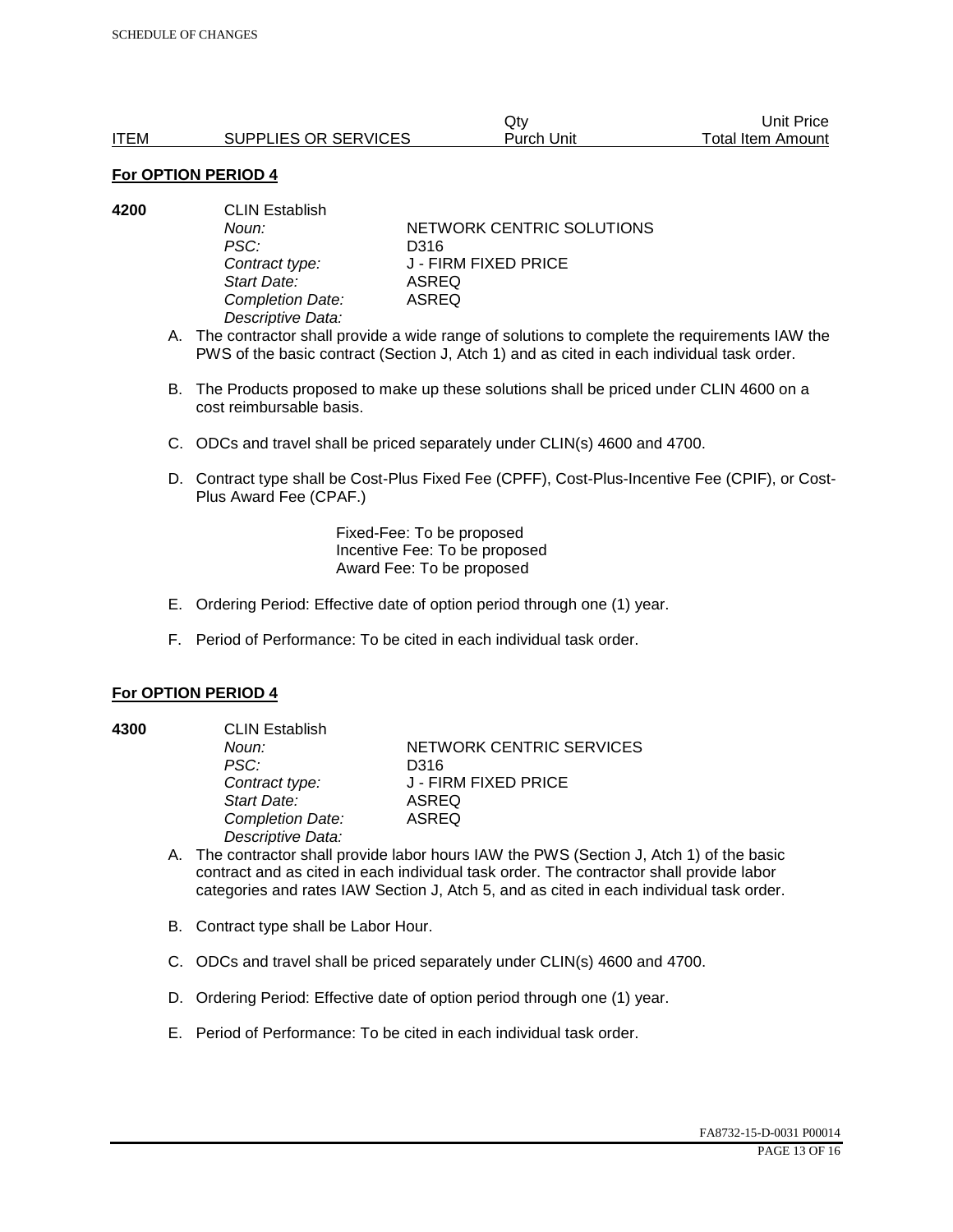|      |                      | Qtv        | Unit Price        |
|------|----------------------|------------|-------------------|
| ITEM | SUPPLIES OR SERVICES | Purch Unit | Total Item Amount |

**4400** CLIN Establish *Noun:* DATA *PSC:* D316 *NSN:* N - Not Applicable *DD1423 is Exhibit:* A *Contract type:* J - FIRM FIXED PRICE *Inspection:* DESTINATION *Acceptance:* DESTINATION *FOB:* DESTINATION *Descriptive Data:* 

- A. The contractor shall deliver data in accordance with and as specified in Section J, Exhibit A (Contract Data Requirements List (CDRL)) and as specified in individual task orders.
- B. This CLIN is Not Separately Priced (NSP). Price is included in CLIN 4100, CLIN 4200, and CLIN 4300.
- C. Ordering Period: Effective date of option period through one (1) year.
- D. Period of Performance: To be cited in each individual task order.

#### **For OPTION PERIOD 4**

| 4500 | <b>CLIN Establish</b> |                      |  |
|------|-----------------------|----------------------|--|
|      | Noun:                 | <b>WARRANTY</b>      |  |
|      | PSC:                  | D316                 |  |
|      | Contract type:        | J - FIRM FIXED PRICE |  |
|      | Start Date:           | <b>ASREQ</b>         |  |
|      | Completion Date:      | <b>ASREQ</b>         |  |
|      | Descriptive Data:     |                      |  |

- A. The contractor shall provide a warranty, in lieu of or in addition to the standard warranty, IAW each individual task order and the basic contract on an as-required basis. Warranty options include: System Warranties, Workmanship and Construction Warranties, and/or extended product warranties.
- B. Contract type shall be Firm Fixed Price (FFP).
- C. Ordering Period: Effective date of option period through one (1) year.
- D. Period of Performance: To be cited in each individual task order.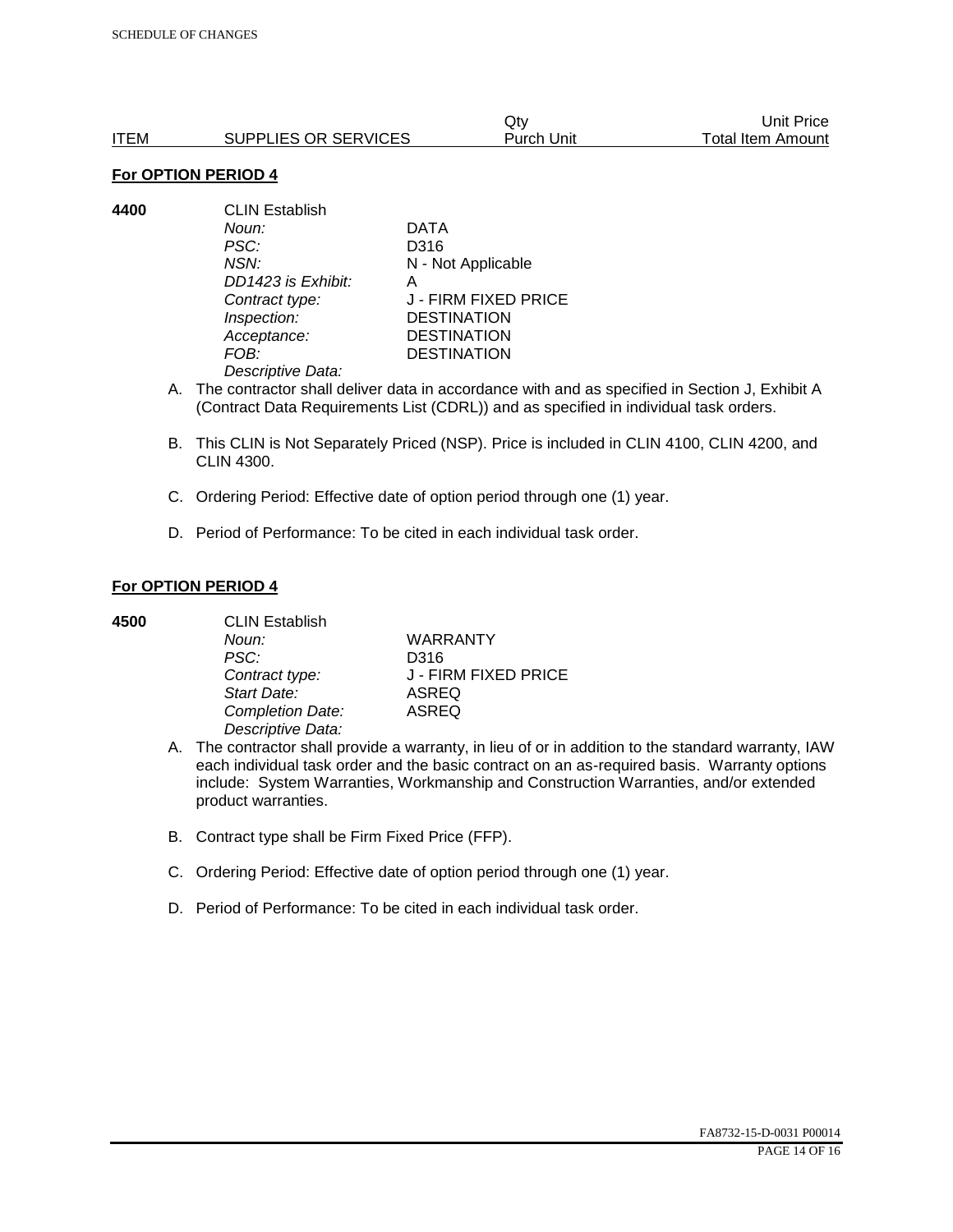**4600** CLIN Establish *PSC:* D316 **Contract type:** *Inspection:* DESTINATION<br> *Acceptance:* DESTINATION *Acceptance:* DESTINATION<br>FOB: DESTINATION

*Noun:* **CONTACT OTHER DIRECT COSTS** *NSN:* **N** - Not Applicable<br>
Contract type: S - COST **DESTINATION** 

#### *Descriptive Data:*

A. The contractor shall provide other direct costs as specified in each task order and the basic contract.

(1) No profit shall be paid on purchases made under this CLIN; however, DCAA approved burden rates are authorized.

(2) ODCs must be purchased in accordance with the Contractor's approved purchasing system, as applicable.

(3) The products proposed to make up the solutions in CLINs 4100 and 4200 shall be purchased in-accordance-with Section J, Attachment 1, paragraph 3.5.1 of the Performance Work Statement (PWS) of this contract.

B. The contractor will provide ODCs on a cost reimbursable basis only.

C. Ordering Period: Effective date of option period through one (1) year.

D. Period of Performance: To be cited in each individual task order.